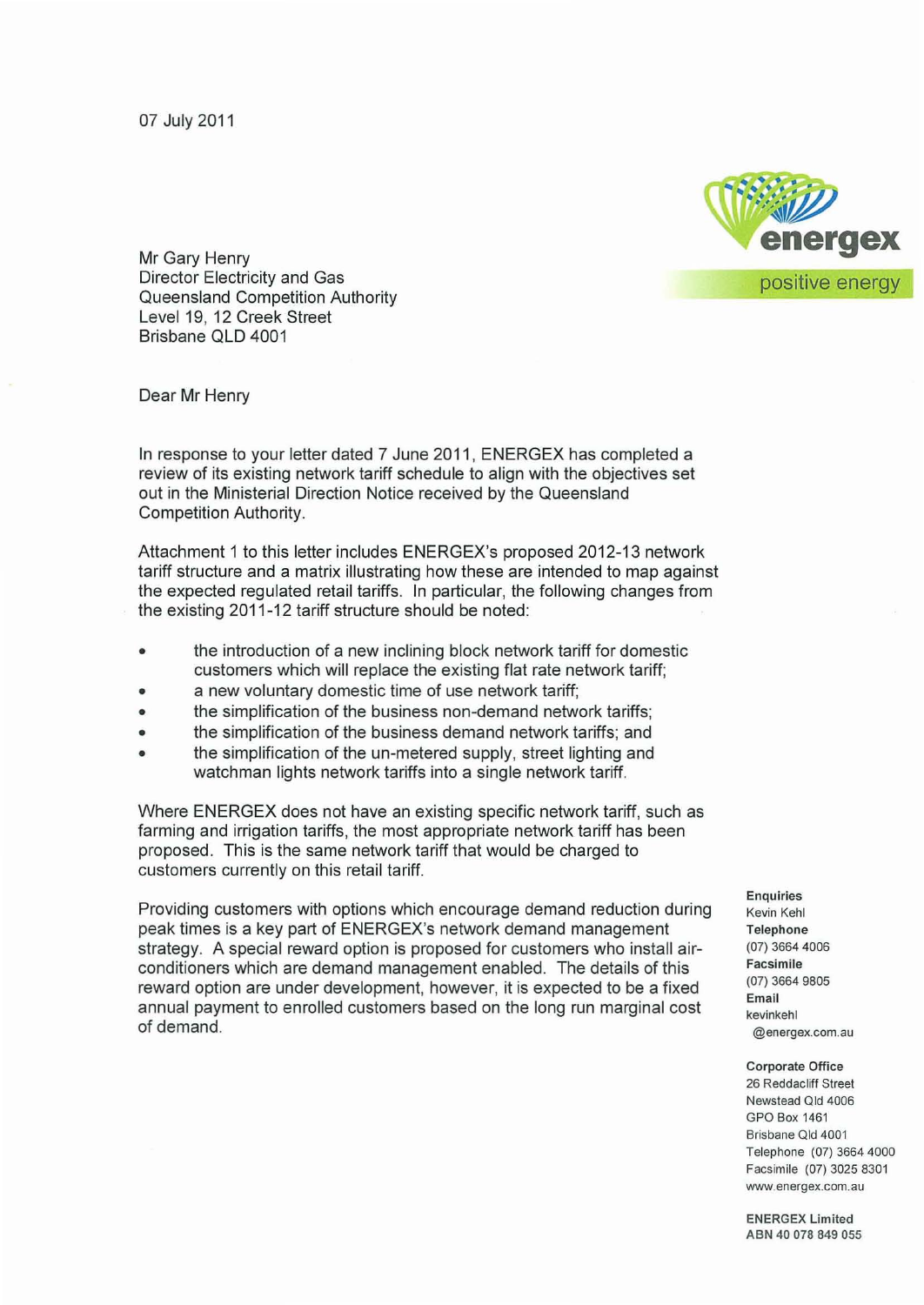Attachment 2 contains ENERGEX's proposed structure of the new inclining block tariff and voluntary time of use tariff for domestic customers. This attachment also includes proposed changes to the business non-demand time of use tariff structure.

It should be noted that any changes to ENERGEX's network tariff structure must be approved by the Australian Energy Regulator (AER) and therefore should only be considered draft at this stage.

Yours Sincerely

Kevin Kehl Executive General Manager Strategy & Regulation ENERGEX Limited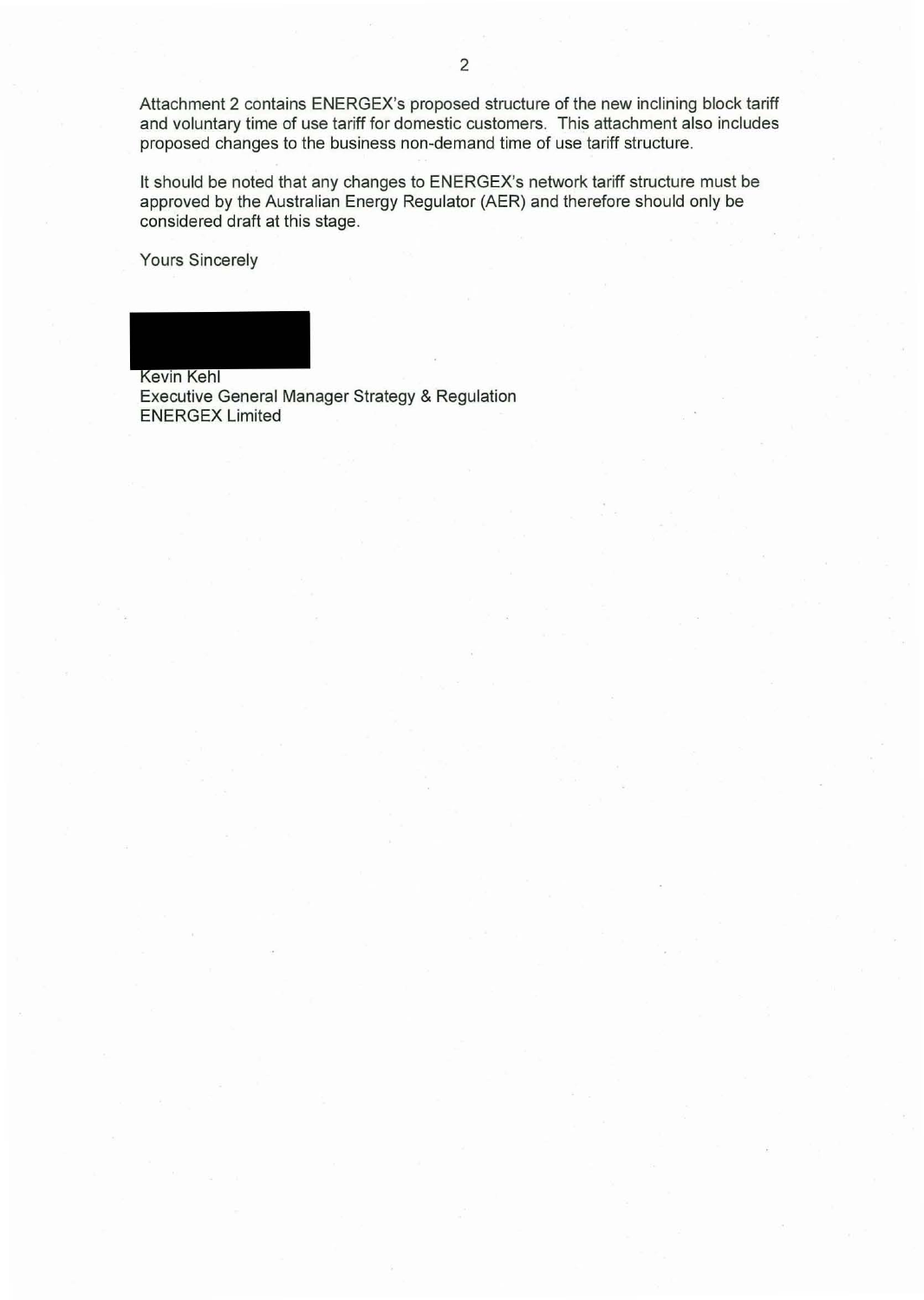### Attachment 1



# Tariff Mapping - Network Tariffs v Proposed Notified Tariffs

| 2012-13 Tariff Mapping                  |                                                                                                                 |                                           | <b>Notified Tariffs - Queensland Gazette</b> |                             |                                                         |                                  |                                             |                     |                             |                                                                              |                 |                                                      |                           |                      |                        |                      |                                 |                        |                                           |
|-----------------------------------------|-----------------------------------------------------------------------------------------------------------------|-------------------------------------------|----------------------------------------------|-----------------------------|---------------------------------------------------------|----------------------------------|---------------------------------------------|---------------------|-----------------------------|------------------------------------------------------------------------------|-----------------|------------------------------------------------------|---------------------------|----------------------|------------------------|----------------------|---------------------------------|------------------------|-------------------------------------------|
|                                         |                                                                                                                 |                                           | T11                                          | $ T20\rangle$               | T22<br><b>Existing Existing Existing</b>                | T31<br>$ $ Existing $ $          | ा ३३                                        | T41                 | T43                         | T53<br><b>Existing Existing Existing Existing Existing Existing Existing</b> | T71             | T81                                                  | T91                       | T11(A)<br><b>New</b> | T62<br><b>Existing</b> | T65                  | T66<br><b>Existing Existing</b> | T67<br><b>Existing</b> | T68<br><b>Existing</b>                    |
| <b>NTC</b>                              | <b>Description</b>                                                                                              | <b>Approx</b><br>current cust.<br>numbers | $IBT -$<br><b>Domestic</b>                   | $Flat -$<br><b>Business</b> | $TOU -$<br><b>Business</b><br>(Times to be<br>reviewed) | $Flat -$<br>Controlled<br>Load 1 | $Flat -$<br>Controlled<br>Load <sub>2</sub> | Demand-<br>min 75kW | Demand-<br>$\mid$ min 400kW | Demand<br>$H_V$                                                              | Public<br>Lamps | $Flat -$<br><b>Unmetered</b><br>(Rename<br>Required) | Watchman<br><b>Lights</b> | $TOU -$<br>Domestic  | $TOU-$<br>Farm         | $TOU-$<br>Irrigation | Flat/<br>Demand-<br>Irrigation  | $Flat -$<br>Farm       | $Flat -$<br>Irrigation<br>Drought<br>Area |
| 8400                                    | <b>IBT</b> - Domestic                                                                                           | 1,227,588                                 | $\checkmark$                                 |                             |                                                         |                                  |                                             |                     |                             |                                                                              |                 |                                                      |                           |                      |                        |                      |                                 |                        |                                           |
| 8450<br><b>New</b>                      | TOU - Domestic                                                                                                  | $n/a$ – proposed<br>tariff.               |                                              |                             |                                                         |                                  |                                             |                     |                             |                                                                              |                 |                                                      |                           | $\checkmark$         |                        |                      |                                 |                        |                                           |
| 8500<br>8600                            | Flat - Small Business<br>Flat - Medium Business<br><b>Combined into one tariff</b>                              | 73,932 (Small)<br>19,422 (Medium)         |                                              | √                           |                                                         |                                  |                                             |                     |                             |                                                                              |                 |                                                      |                           |                      |                        |                      |                                 | √                      |                                           |
| ENERGEX Network Tariffs<br>8700<br>8800 | TOU-Small Business<br><b>TOU - Medium Business</b><br>(Times to be reviewed)<br><b>Combined into one tariff</b> | 7,265 (Small)<br>8,278 (Medium)           |                                              |                             |                                                         |                                  |                                             |                     |                             |                                                                              |                 |                                                      |                           |                      | ✔                      |                      |                                 |                        |                                           |
| 9000                                    | Flat - Controlled Load 1                                                                                        | 216,000                                   |                                              |                             |                                                         |                                  |                                             |                     |                             |                                                                              |                 |                                                      |                           |                      |                        |                      |                                 |                        |                                           |
| 9100                                    | Flat - Controlled Load 2                                                                                        | 511,000                                   |                                              |                             |                                                         |                                  | $\checkmark$                                |                     |                             |                                                                              |                 |                                                      |                           |                      |                        |                      |                                 |                        |                                           |
| 9600                                    | Flat - Unmetered                                                                                                | $n/a - volume$<br>charge only             |                                              |                             |                                                         |                                  |                                             |                     |                             |                                                                              |                 |                                                      | $\checkmark$              |                      |                        |                      |                                 |                        |                                           |
| 8300                                    | Demand - small                                                                                                  | 4,795                                     |                                              |                             |                                                         |                                  |                                             |                     |                             |                                                                              |                 |                                                      |                           |                      |                        |                      | ✔                               |                        |                                           |
| 8100                                    | Demand - large                                                                                                  | 403                                       |                                              |                             |                                                         |                                  |                                             |                     | $\checkmark$                |                                                                              |                 |                                                      |                           |                      |                        |                      |                                 |                        |                                           |
| 8000                                    | HV Demand                                                                                                       | 29                                        |                                              |                             |                                                         |                                  |                                             |                     |                             | ✔                                                                            |                 |                                                      |                           |                      |                        |                      |                                 |                        |                                           |

### Obsolete Retail Tariffs

| <b>Notified Tariff</b><br>したりかい ふたいがい バストゲームかい | <b>Description</b>                       |
|------------------------------------------------|------------------------------------------|
| Tariff 21                                      | <b>Declining Block Tariff - Business</b> |
| <b>Tariff 37</b>                               | $TOU - Non - domestic heating$           |
| Tariff 63                                      | TOU – Farm                               |
| Tariff 64                                      | $TOU - Irrigation$                       |

## Other ENERGEX Network Tariffs

| NTC                   | <b>Description</b>                | Approx current cust, numbers | Proposal for 2012-13                                                                              |
|-----------------------|-----------------------------------|------------------------------|---------------------------------------------------------------------------------------------------|
| 9400                  | Flat – Streetlights               | $n/a - volume$ charge only   | Network tariff to be removed - all unmetered supply is to be mapped to NTC 9600.                  |
| 9500                  | Flat – Watchman lights            | n/a - volume charge only     | Network tariff to be removed - all unmetered supply is to be mapped to NTC 9600.                  |
| 8200                  | Demand – medium                   | 3,041                        | Network tariff to be removed - all existing customers transferred to Demand Small or Demand Large |
| $\vert$ Site specific | Demand/Capacity - Large Customers | 488                          | Designed for customers > 4 GWh - ENERGEX network tariff only, not available in the gazette        |